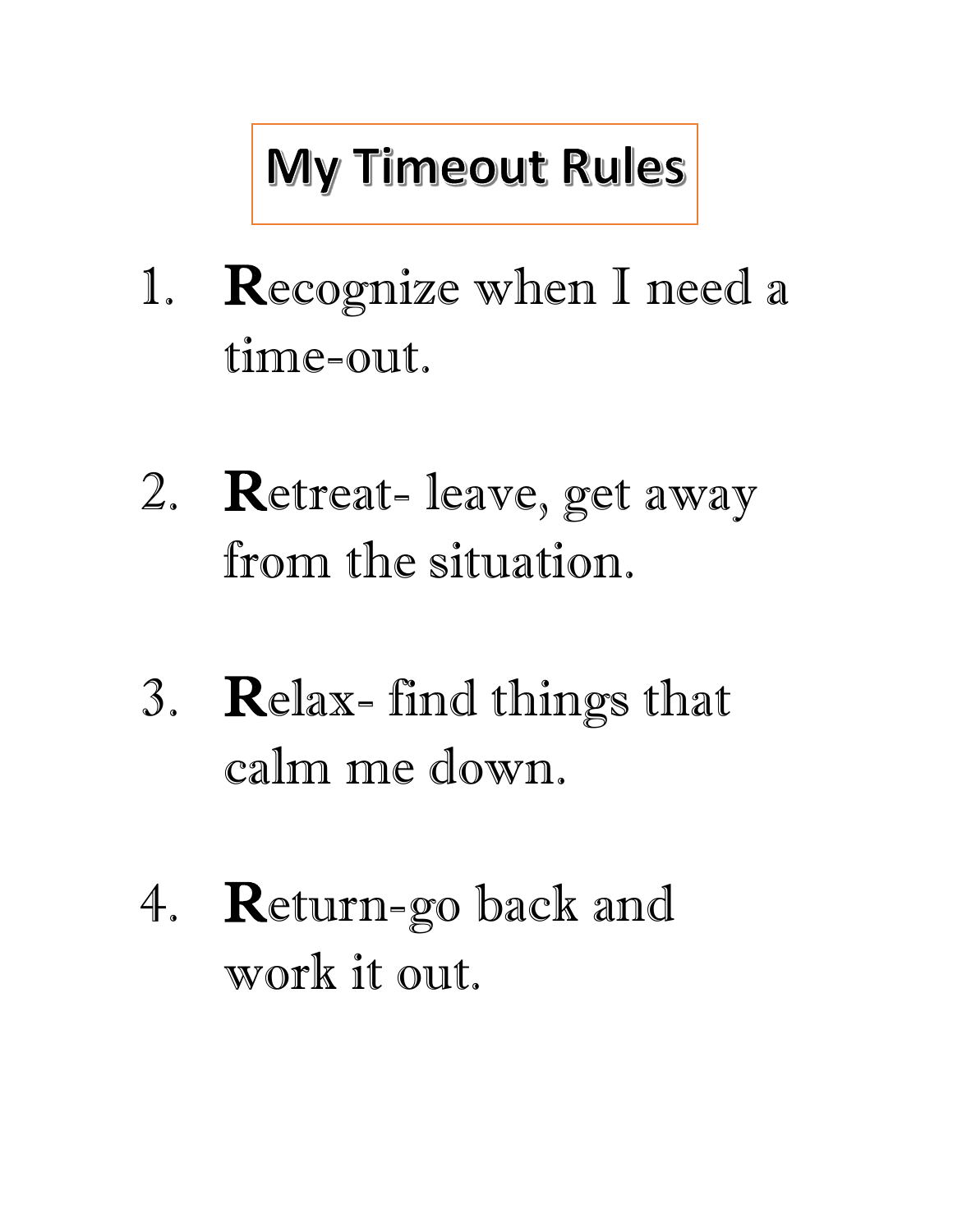## My Timeout Rules



First things first, I did not come up with the three Rs of a time-out. I read it around 2004 in a book that I cannot remember but, I made this activity for an inpatient group project to help them identify how to properly take a time out.

**Materials:** (some things are optional)

A copy of the My Timeout Rules for each person participating.

Construction Paper

**Scissors** 

Glue

**Stickers** 

Foam Letters

Markers, colored pencils, crayons

## **Instructions:**

Have the client pick a piece of construction paper and cut out and paste the rules for the timeout. They will decorate the the paper around the rules by drawing or cutting things out of magazines that will remind them of the rules. For example: pictures or words of their coping skills and things that remind them to remain calm.

## **Talking points:**